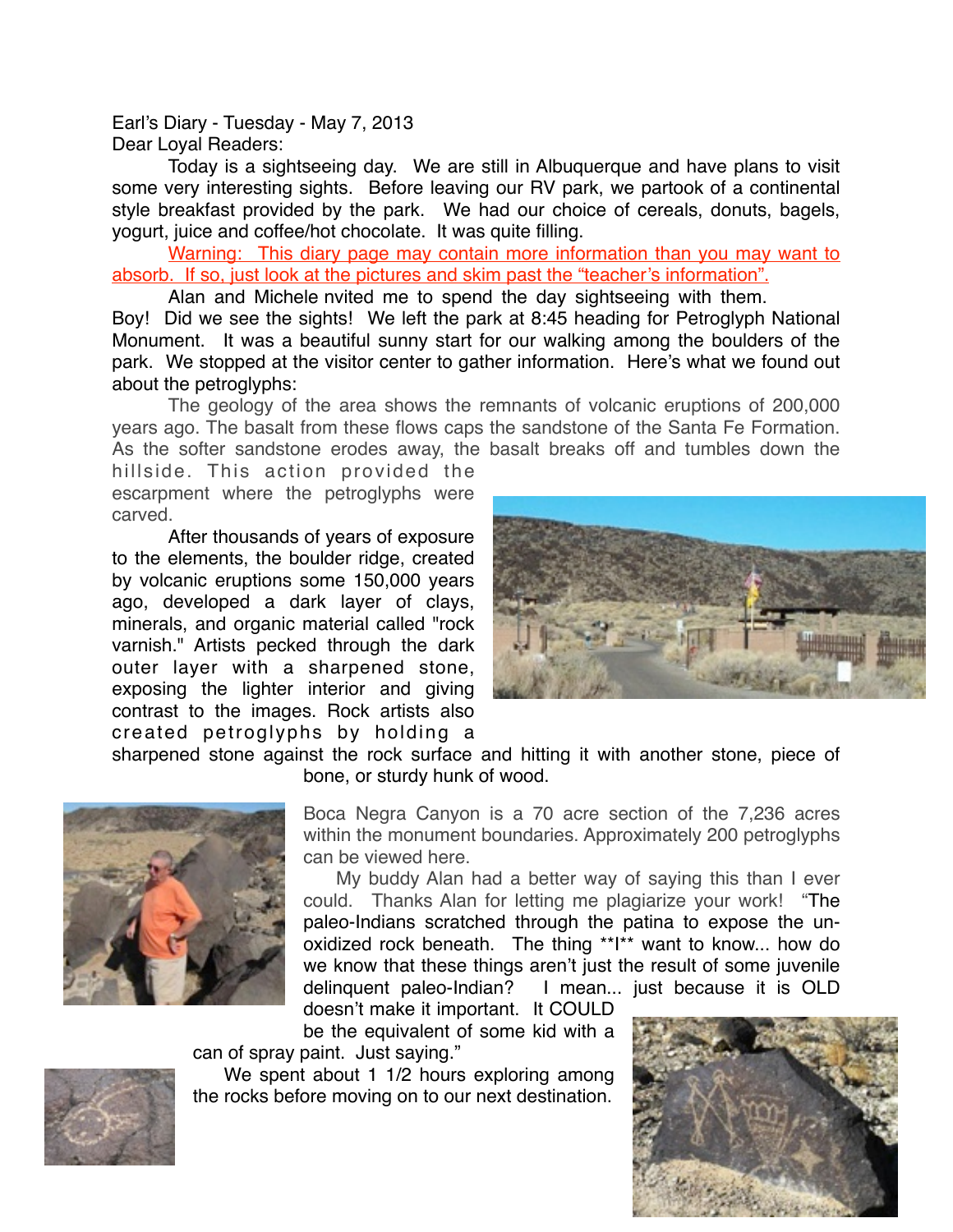















Our next stop was in Old Town Albuquerque. As we entered the town square I suddenly remembered I had been here once before. It was about 15 years ago when Patricia and I met her sister Carolyn and her daughter Joan for a mini-family reunion. No wonder it looked familiar!

We had plenty of time to walk around the central plaza. We visited several shops (for just looking). My Impulse Buying Filter was engaged, so I didn't buy anything. I did get my picture taken with a wooden Indian! We saw lots of STUFF. It was interesting to note that most of the items were made in China. I guess we visited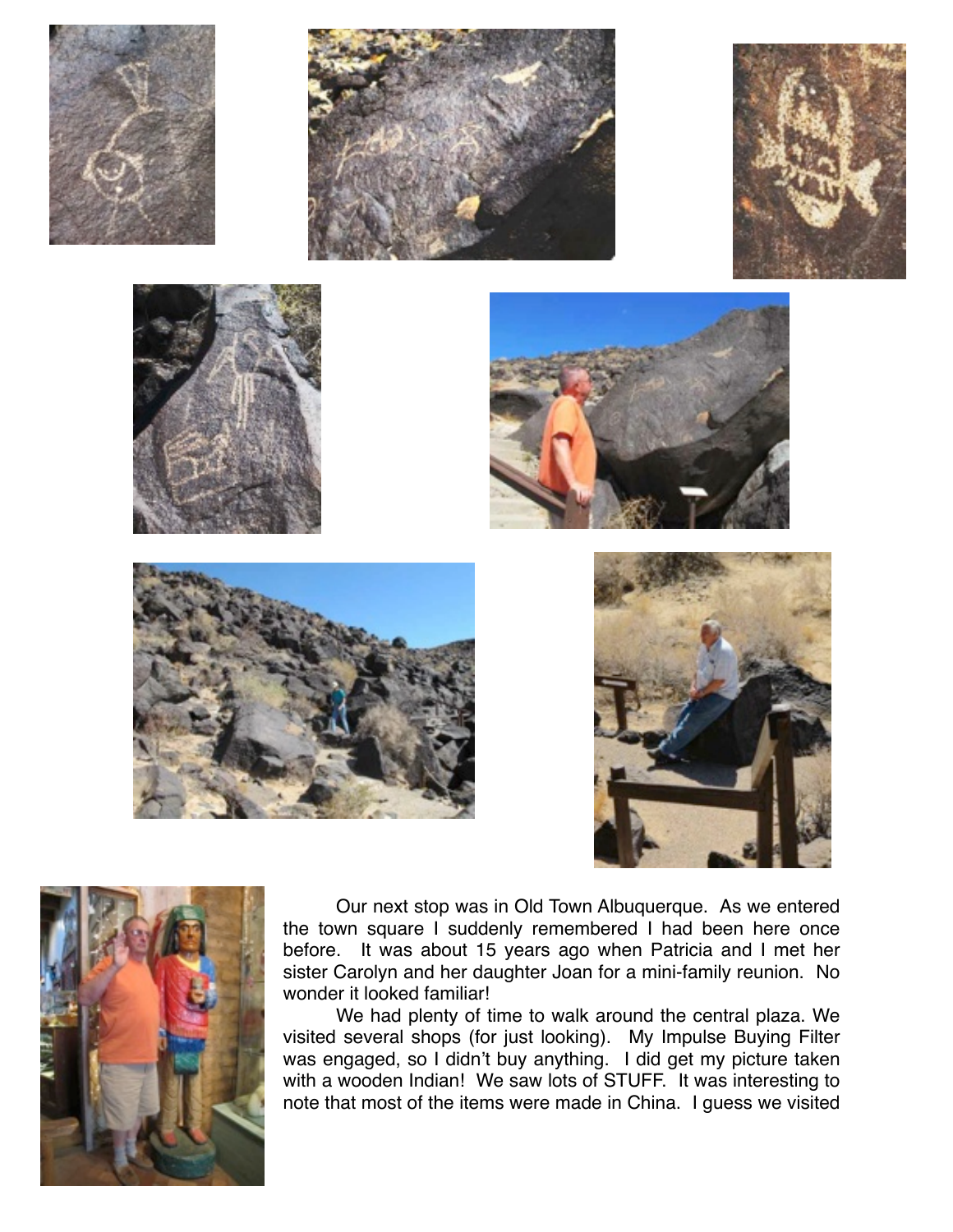

the wrong shops! We did note that the Native Americans did have their wares displayed on blankets along one of the sidewalks.

In the historic section of Old Town, ancient Indian and Spanish cultures come to life through old churches, quaint shops and piazzas, winding brick paths and adobe benches. Browsers can spend a whole day making their way through the more than 100 stores, boutiques and galleries that sell Southwestern goods as well as unique products from around the

world.

**San Felipe de Neri Church** is a historic Catholic church located on the north side of Old Town Plaza. Built in 1793, it is one of the oldest surviving buildings in the city. Originally, Don Francisco Cuervo y Valdez named the church San Francisco Xavier, after the Viceroy of New Spain. Shortly afterward, The Duke of Albuquerque changed the name to San Felipe, after the King Philip of Spain. San Felipe de Neri was established in 1706 under the



direction of Fray Manuel Moreno and initially stood to the northwest of the Plaza. The original building was completed in 1719. The original

church building collapsed in 1792 after a heavy rain and was replaced by the current structure the following year. The towers were added in 1861, a parish school was constructed in 1878, and a convent for the Sisters of Charity was built on the west side of the church in 1881. Today the church complex is undergoing extensive renovations inside and out.



Having extra time, we selected Casa de Ruiz Church Street Cafe to have lunch. We had a delightful lunch to the sound of running water in the outside courtyard. Here's a notice to all of you readers familiar with New Mexican cuisine, I thoroughly enjoyed tasting, once again, sopapillas. This was a new eating treat for Alan and Michele. We had one left. Michele promptly wrapped it up for later eating!



The restaurant we ate at was Casa de Ruiz which literally translates to "the house of Ruiz". This house has a long and distinctive history. The house was built during the founding of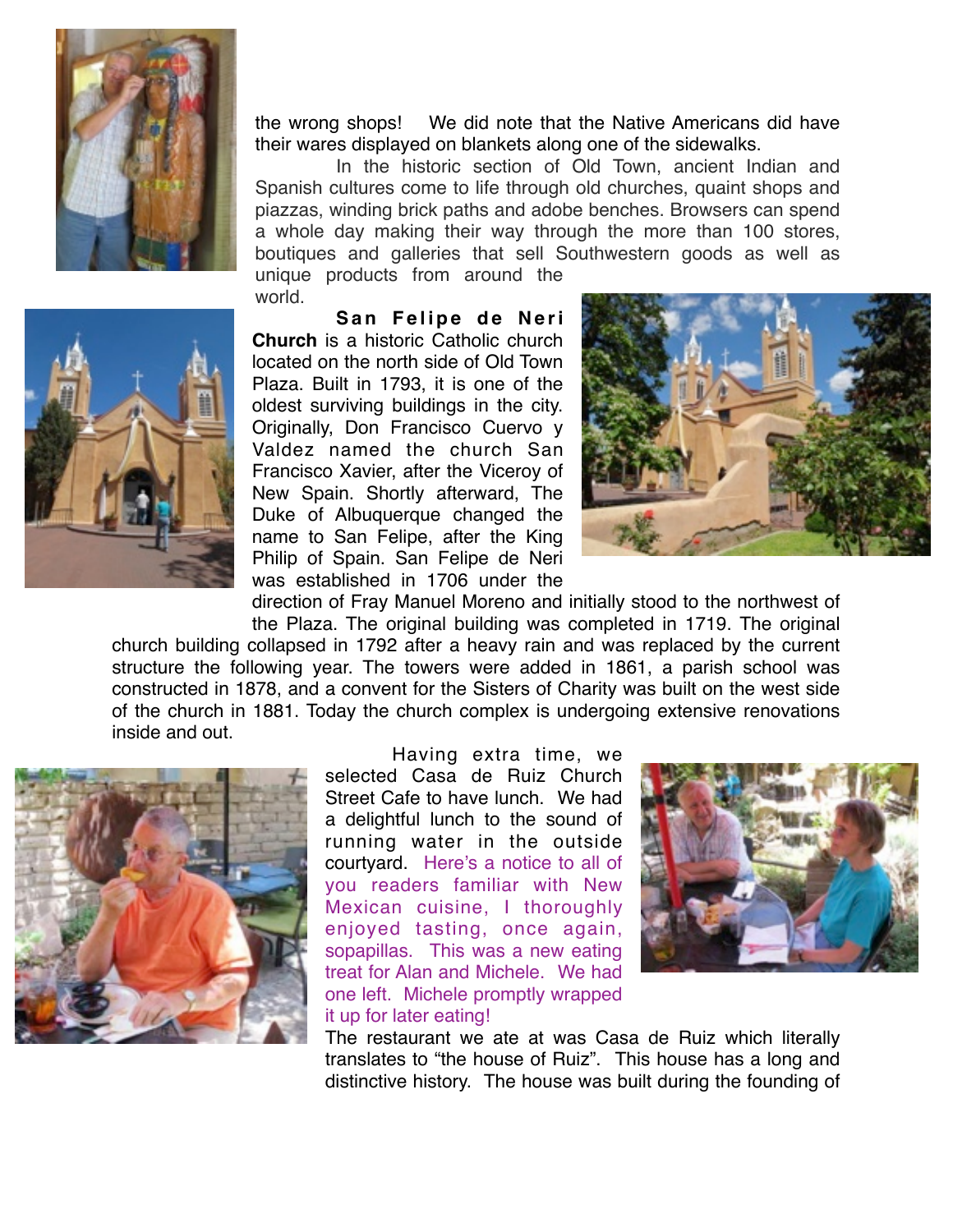Albuquerque sometime after 1706. This would make Casa de Ruiz the oldest residence in Albuquerque and one of the oldest structures in the state of New Mexico.

The property was originally a residence built by the Ruiz family in the early 1700's. It remained a residence until the last inhabitant, Rufina G. Ruiz died in 1991 at the age of 91. The house has never been sold and remains in the Ruiz family today as a restaurant.



After lunch we headed off for a place called "Tinkertown". What we found both intrigued and amazed us. It took Ross Ward over forty years to carve, collect and lovingly construct what is now Tinkertown Museum. His miniature wood carved figures were first part of a traveling exhibit, driven to county fairs and carnivals in the 1960's and '70's. Today, over 50,000 glass bottles form rambling walls

that surround a 22 room museum. Wagon wheels, old-fashioned store fronts and wacky western memorabilia

make Tinkertown's exterior as much a museum as the wonders inside.



Inside, the magic of animation takes over. The inhabitants of a raucous little western town animate to hilarious life. Under the big-top, diminutive circus



performers challenge tigers and defy gravity while the Fat Lady fans herself and a polar bear teeter-totters.

Throughout, eccentric collections of Americana (wedding cake couples, antique tools, dolls, bullet pencils...) fill

Tinkertowns winding hallways. Otto the





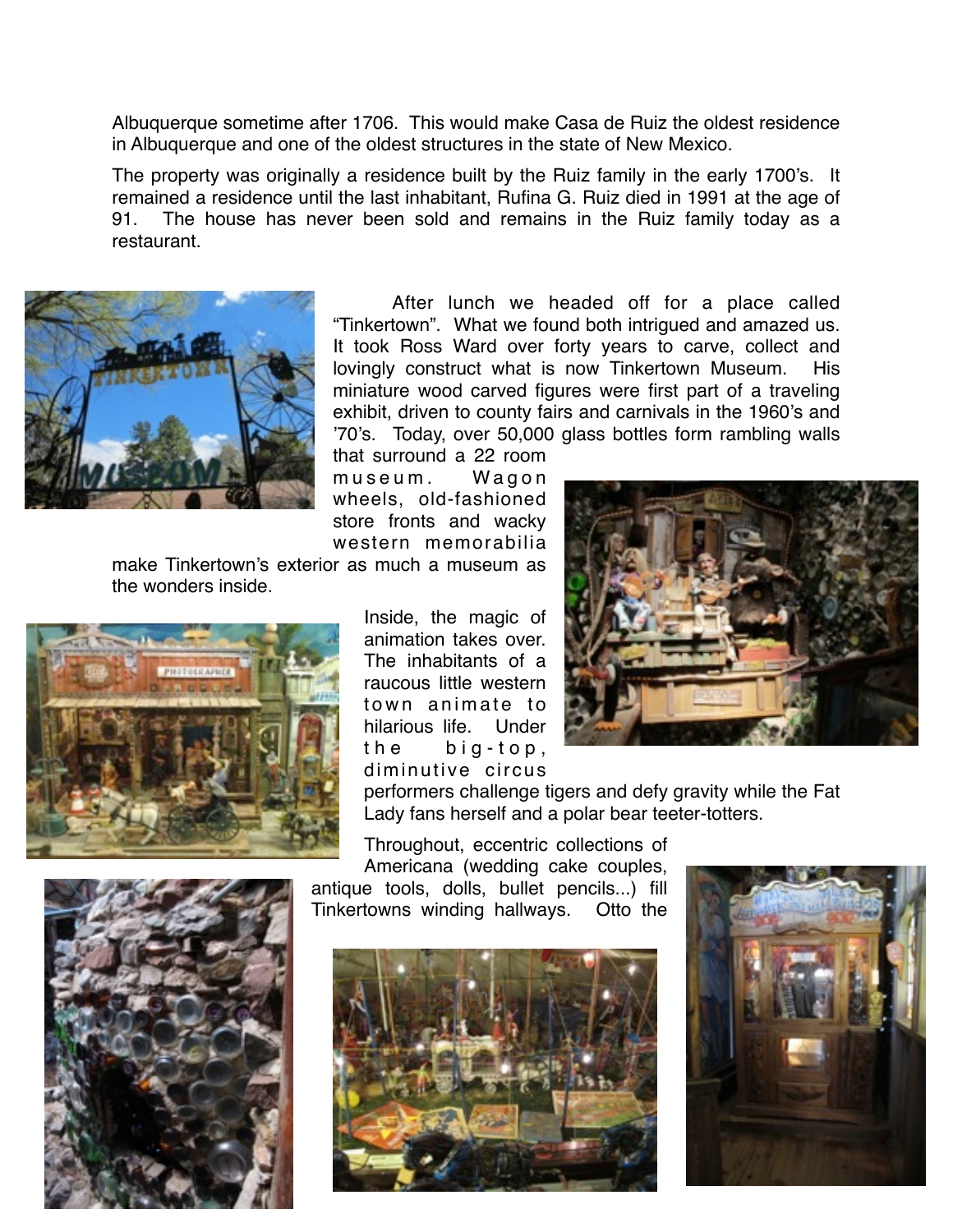



One-man-Band and Esmerelda, the Fortune Teller need only a quarter to play a tune or predict your future.





Through a doorway and across a ramp waits a big-sized surprise: a 35 foot antique wooden sailboat that braved a ten year voyage around the world.

Ross Ward was born to paint, carve and tinker. As a boy growing up in the midwest, he was captivated by the tiny villages, farms and circuses created by "spare time carvers." His own miniature world began with circus figures carved while in junior high school. He began carving the first figures for the turn-of-the century general store in 1962.



With Ross' untimely death in 2002 at age 62 from early-onset Alzheimer's Disease, his wife, Carla continues to share their museum/ imaginarium with visitors from around the world. This is probably more

than you ever wanted to know about this place, but we were enthralled with the whole collection.







Our next stop was a trip on the Sandia Peak Aerial Tram. The normal operating hours Labor Day to Memorial Day are 9am to 8pm EXCEPT Tuesday: 5pm to 8pm. This day

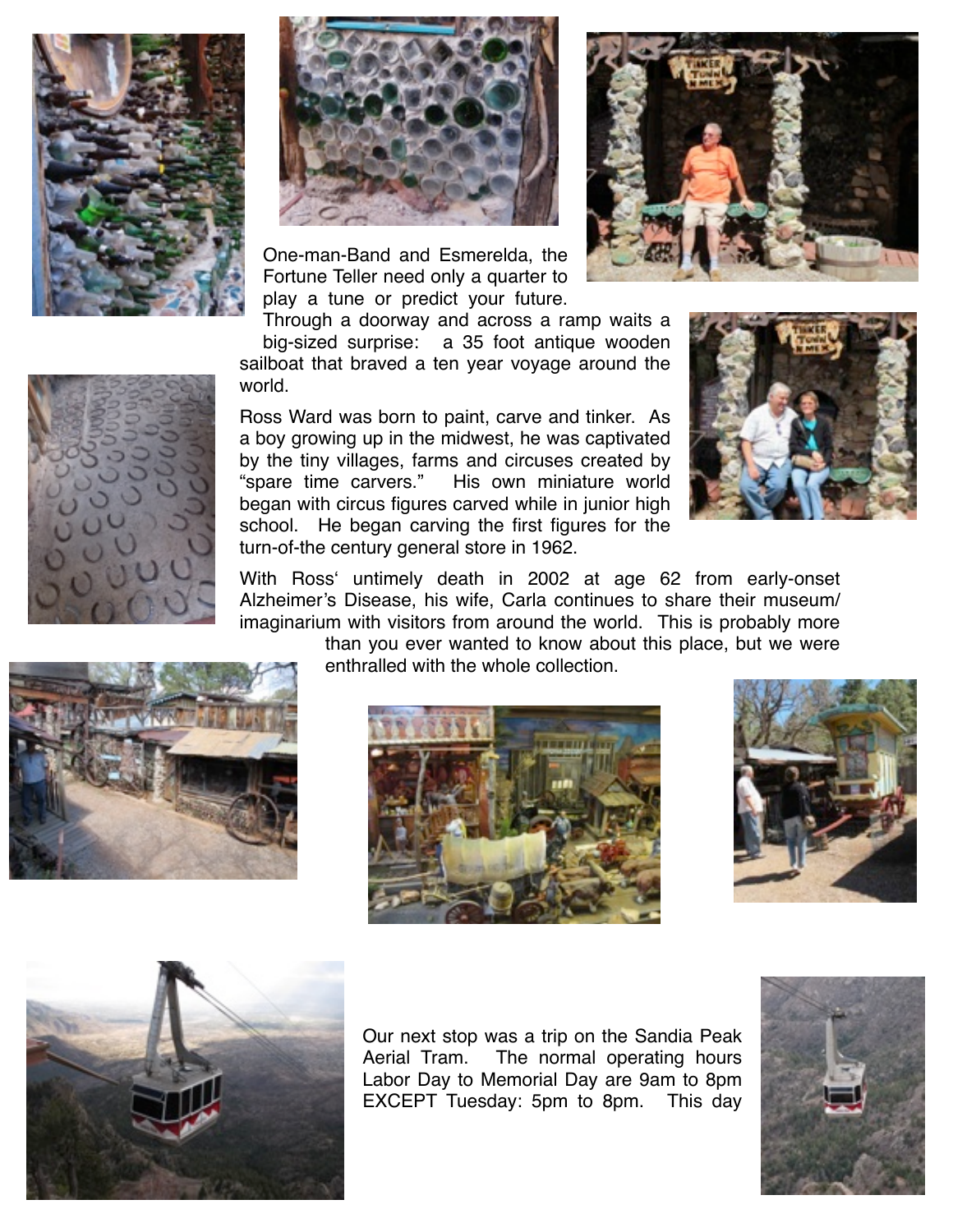





happens to be Tuesday. After visiting Tinkertown, we had 1 1/2 hours until the first Flight (that's what they call the trip up the mountain.) suggested we look for a Dairy Queen. Now THAT was not an easy task! Alan punched

in Dairy Queen on his GPS. Fortunately we had plenty of time to drive almost clear across Albuquerque! Hey! We DQ aficionados will travel miles for our DQ treats. This trip today was our third DQ stop in the last 3 days! This was not an easy trip. It happened to be rush hour traffic - to boot! I enjoyed a root beer float while Alan and Michele tried out their new Orange Julius. Alan proclaimed it to be as good as he remembered. We then Hightailed it back across town, just in time to make the first "flight" up the tram.





Our trip up was full and I was disappointed at not being able to take photos. However, the top terminal offered some picturesque shots. When we got to the top we found the weather much cooler and windier. Coming down the car was not so crowded and I was able to get a window and many more photos!

Bell, Engineering of Lucerne, Switzerland constructed the tramway in what they considered their most difficult tramway construction project, primarily because of the steep and rocky terrain. Entering service on May 7, 1966, the tram makes 10,500 trips per year. The tram is a type known as a

> "double reversible jigback aerial tramway," where "jigback" means that as one tram car is ascending, the other is descending. Its two cars are capable of carrying 50 passengers each and have numerous safety and backup systems, such as multiple emergency braking systems and a grounding system that ensures the safety of passengers in the event of a lightning strike. New tram cars were installed in 1986, and new track cables in 2009.

> A trip up the mountain takes fifteen minutes to ascend 3,819 ft (1,164 m), and the normal operating speed of the tram is 12 miles per hour (19 km/h) . Approximately four "flights" leave